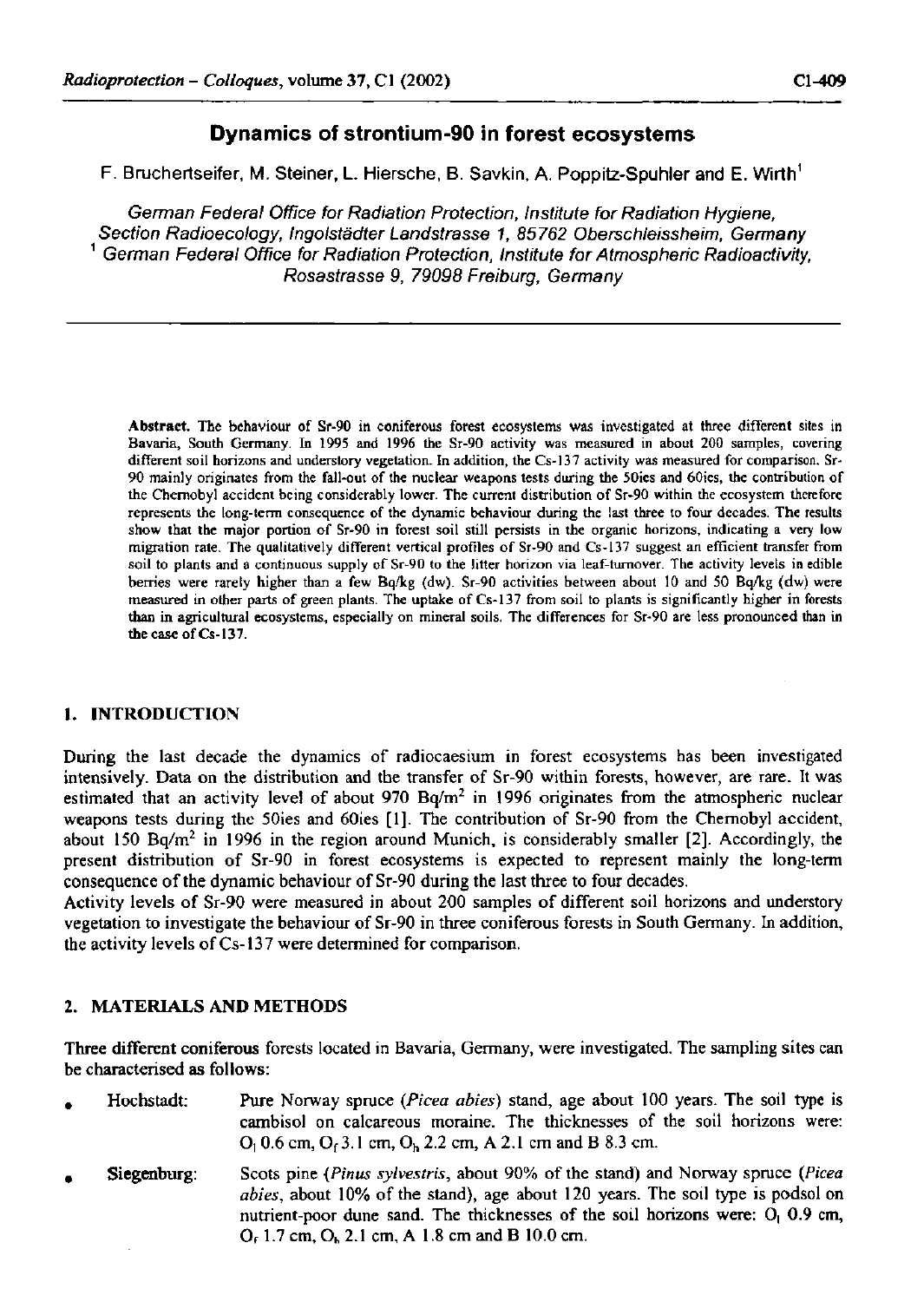• Garching/Alz: Scots pine *(Pinus sylvestris,* about 30% of the stand) and Norway spruce *(Picea abies,* about 70% of the stand), age about 120 years. The soil type is pararendsina on calcareous gravel. The thicknesses of the soil horizons were:  $Q_1$  0.7 cm, Of 0.7 cm, On 1.8 cm, A 4.2 cm and B 8.6 cm.

At each sampling site the soil is characterised by the typical horizontation of an undisturbed forest floor (see Fig. 1).



**Figure** 1: **Natural horizontation of undisturbed forest soil at the Bavarian forest sites investigated.** 

In 1995 and 1996 about 200 samples of different soil horizons and green plants were collected. For each site nine soil profiles were taken according to the natural horizontation at the three forest sites investigated.

**All** samples were air-dried and ground. The plant samples were pooled for further preparation. The Sr-90 activity was measured using a proportional counting system after radiochemical separation via the nitric method. The Cs-137 activity was measured before using high purity germanium detectors.

## **3.** RESULTS AND DISCUSSION

## **3.1** Activity levels in soil

The total Sr-90 inventory of the soil horizons investigated  $(O<sub>1</sub>, O<sub>1</sub>, O<sub>1</sub>, A$ , and the top 10 cm of B) is 460 Bq/m<sup>2</sup>, 220 Bq/m<sup>2</sup>, and 650 Bq/m<sup>2</sup> for the sites Hochstadt, Siegenburg, and Garching/Alz, respectively. The corresponding coefficients of variation are 49%, 57%, and 61%. The total deposition is estimated to be around 1100 Bq/m<sup>2</sup> at sampling time, with contributions of about 970 Bq/m<sup>2</sup> and about 150 Bq/m<sup>2</sup> originating from the nuclear weapons fallout and the Chernobyl accident, respectively. Up to about 60% of the total deposition of Sr-90 is still located in the soil horizons investigated. The migration of Sr-90 to deeper soil horizons is very slow.

The activity level of Sr-90 in soil is inhomogeneously distributed in the analysed soil horizons. More than 85% still persists in the organic horizons  $O<sub>1</sub>$ ,  $O<sub>f</sub>$ , and  $O<sub>h</sub>$ , and less than 15% is located in the A horizon and the top 10 cm of the B horizon. Specific activities of different horizons are depicted in Fig. 2. For each horizon activity levels were calculated as geometric means of nine profiles, assuming a lognormal spatial distribution of Sr-90 in forest soil. Activity levels of Sr-90 in the  $O_f$  and  $O_h$  horizons range typically between 16 and 30 Bq/kg (dw). The highest specific activity of 57 Bq/kg (dw) was detected in the  $O<sub>1</sub>$ horizon at Garching/Alz. The coefficients of variation for specific soil horizons and sampling sites amount up to 30% for Sr-90.

Activity concentrations of Cs-137 in different horizons of forest soil are also shown in Fig. 2 for comparison. The coefficients of variation for specific soil horizons and sampling sites range up to 50%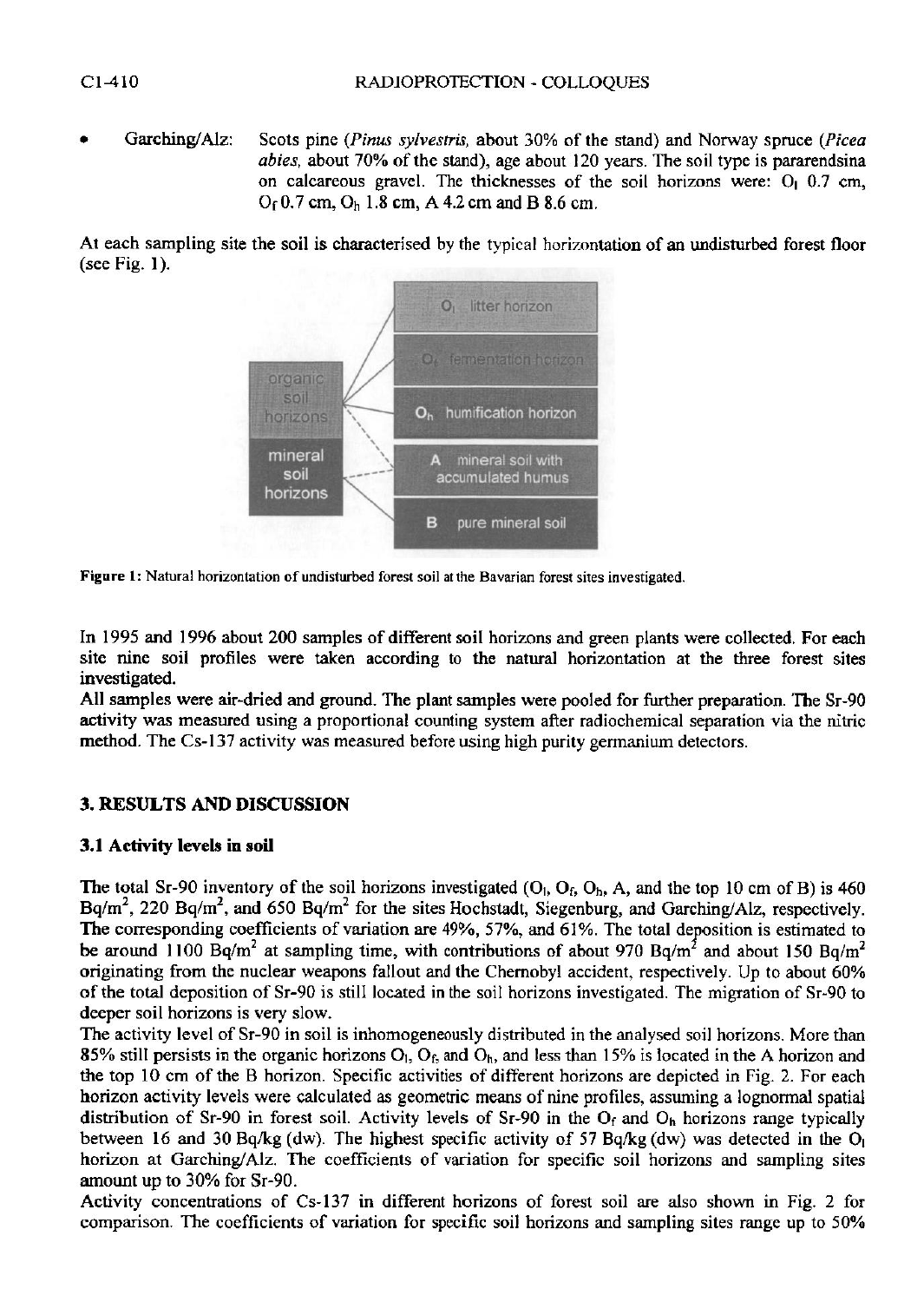#### ECORAD 200! CI-411

for Cs-137, and even exceed this value in a few cases. The spatial variability of Cs-137 is higher than that of Sr-90. Similar to Sr-90, the dominant portion of Cs-137 in the soil profiles investigated, more than 70%, is located in the organic horizons  $O_h$ ,  $O_f$ , and  $O_h$ . The vertical profiles are qualitatively different for  $Sr-90$  and  $Cs-137$ , especially with respect to the O<sub>1</sub> horizon. The specific activity of  $Sr-90$  in the O<sub>1</sub> horizon is higher than or comparable with that in the  $O<sub>f</sub>$  horizon. The specific activity of Cs-137 in the  $O<sub>i</sub>$ horizon is less than a third of that in the  $O<sub>f</sub>$  horizon.



**Figure 2 : Specific activities of Sr-90 and Cs-137 in soil horizons at the Bavarian forest sites investigated.** 

These findings lead to the conclusion that the dynamic behaviour of Sr-90 and Cs-137 is governed by different mechanisms. As described in detail in [4], the slow migration of Cs-137 in forest soil is mainly due to an upward transport mediated by fungal mycelia. The concentration of strontium in fungal fruit bodies is lower than that of caesium [5]. It is therefore reasonable to assume that the activity level of Sr-90 in fungal mycelia is lower than that of Cs-137. As a consequence, upward transport mediated by fungal mycelia is expected to be less important for Sr-90. A completely different mechanism is proposed to explain the surprisingly high specific activity of Sr-90 in the uppermost **Oi** horizon and the slow migration in forest soil. We speculate that an efficient transfer from soil to plants and a continuous supply of Sr-90 to the litter horizon via leaf-turnover governs the dynamic behaviour of Sr-90 in forest ecosystems.

### 3.2 **Activity levels in plants and transfer soil to plant**

The specific activities of Sr-90 in pooled samples of blackberry *(Rubus fruticosus),* raspberry *(Rubus idaeus),* and bilberry *(Vaccinium myrtillus)* amount up to 50 Bq/kg (dw). The activity levels of Sr-90 show a common trend for all sampling sites and species investigated, with lowest values for fruit (see Table 1). In most cases the specific activity in leaves and stalks is a factor of 3 and more higher than in berries. These differences in activity levels are less pronounced for different parts of blackberry and raspberry at Garching/Alz. Activity levels of Sr-90 in the green plants investigated are up to 15 times higher than in agricultural products originating from the same region [3].

Transfer factors (concentration ratios) defined as

$$
TF = \frac{{}^{90}Sr_{plan}}{^{90}Sr_{organic\,sol}}
$$

were calculated to quantify the transfer of Sr-90 from soil to plants. Here <sup>90</sup>Sr<sub>plant</sub> and <sup>90</sup>Sr<sub>organic soil</sub>, expressed as Bq/kg (dw), denote the specific activities of understory vegetation and the organic horizons,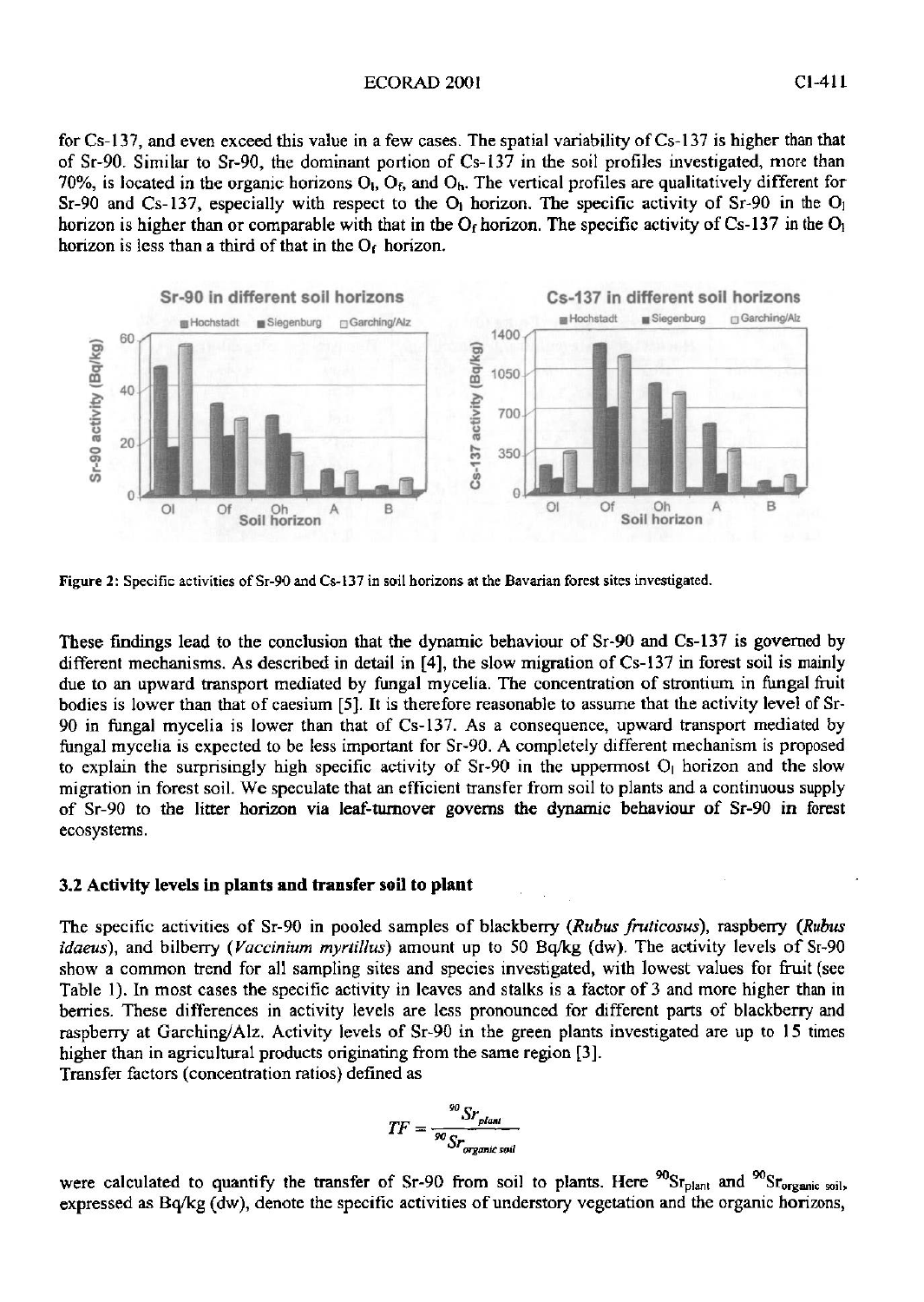respectively. The average specific activity of the organic horizons  $O<sub>1</sub>$ ,  $O<sub>f</sub>$  and  $O<sub>h</sub>$  was calculated from the specific activities and the mass per area of the different soil horizons.

|        |       | Sr-90 activity (Bq/kg (dw)) |            |          | <b>Transfer factor for Sr-90</b> |            |          |
|--------|-------|-----------------------------|------------|----------|----------------------------------|------------|----------|
|        |       | Hochstadt                   | Siegenburg | Garching | Hochstadt                        | Siegenburg | Garching |
| black- | fruit | 10.3                        | 10.6       | 4.0      | 0.30                             | 0.49       | 0.15     |
| berry  | leaf  | 32.8                        | 37.1       | 8.4      | 0.96                             | 1.73       | 0.30     |
|        | stalk | 27.2                        | 41.2       | 6.4      | 0.80                             | 1.93       | 0.23     |
| rasp-  | fruit | 6.4                         | 5.4        | 6.5      | 0.19                             | 0.25       | 0.24     |
| berry  | leaf  | 20.4                        | 26.3       | 7.8      | 0.60                             | 1.23       | 0.29     |
|        | stalk | 27.7                        | 35.3       | n.d.     | 0.81                             | 1.65       | n.d.     |
| bil-   | fruit | 2.7                         | 6.5        | 2.8      | 0.08                             | 0.30       | 0.10     |
| berry  | leaf  | 9.1                         | 37.3       | 11.9     | 0.27                             | 1.74       | 0.44     |
|        | stalk | 10.8                        | 49.6       | 20.2     | 0.32                             | 2.32       | 0.74     |

**Table 1 : Specific activities and transfer factors of Sr-90 for understory vegetation at the Bavarian forest sites investigated.** 

The transfer of Sr-90 from soil to green plants is highest for the forest site on nutrient-poor dune sand (Siegenburg). Transfer factors for Sr-90 are considerably lower for the two other sampling sites on calcareous parent material (Hochstadt and Garching/Alz). At each sampling site the transfer factors for Sr-90 are significantly higher than the corresponding values for Cs-137, except for bilberry [6]. The comparably high transfer from soil to green plants supports the hypothesis that a continuous and effective cycling of Sr-90 due to falling needles and leaves may exist in forest ecosystems.

## **4.** SUMMARY

Up to about 60% of the total deposition of Sr-90 can still be found in the investigated soil horizons. The dominant portions of Sr-90 and Cs-137 are located in the organic horizons  $O_i$ ,  $O_f$ , and  $O_b$ , indicating that the net downward migration is slow for both Sr-90 and Cs-137.

The vertical profiles for Sr-90 and Cs-137 are qualitatively different with respect to the O<sub>1</sub> horizon. For Sr-90 the specific activity of the  $O<sub>1</sub>$  horizon is higher than or comparable with that of the  $O<sub>f</sub>$  horizon. For  $Cs-137$ , however, the specific activity is less than a third of that of the  $O<sub>f</sub>$  horizon.

Activity concentrations of Sr-90 in understory vegetation are up to 15 times higher than in agricultural products originating from the same region, the transfer being the highest for the forest site on nutrientpoor dune sand. Furthermore, the transfer of Sr-90 from forest soil to green plants is generally higher than the transfer of Cs-137. Activity levels of Sr-90 show a common trend for all sampling sites and species investigated, with lowest values for berries.

Our results indicate an efficient transfer from soil to plants and a continuous supply of Sr-90 to the litter horizon via leaf-turnover. This process appears to be less significant for Cs-137, where the slow migration in forest soil is mainly due to an upward transport mediated by fungal mycelia.

## **Acknowledgements**

The authors would like to thank Mr. Rolf Krestel for his indispensable help during soil sampling.